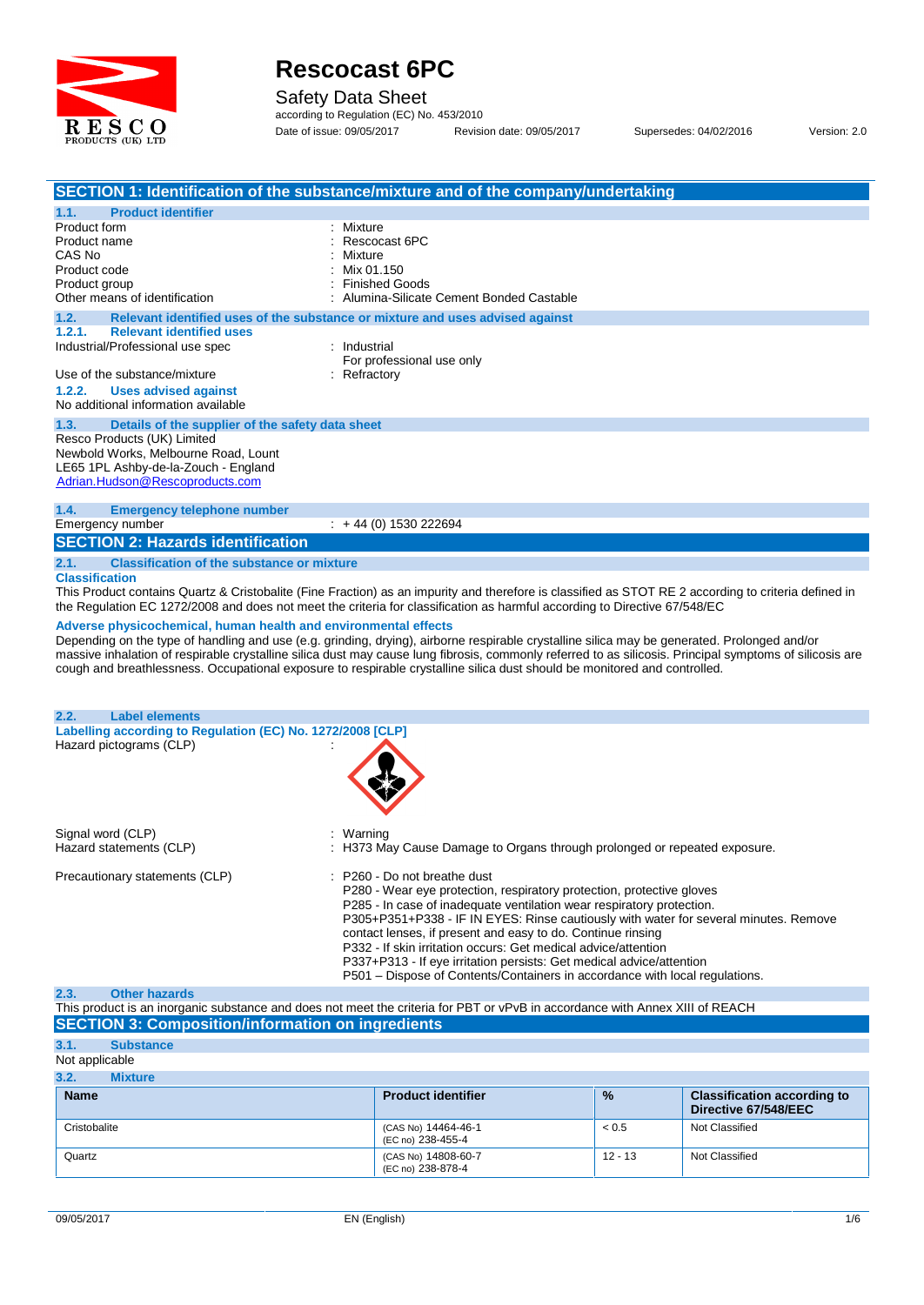Safety Data Sheet

according to Regulation (EC) No. 453/2010

| Name                                                                                                                                                 | <b>Product identifier</b>                                                                                                                                                                                                                                                 | $\%$      | <b>Classification according to</b><br><b>Regulation (EC) No.</b><br>1272/2008 [CLP] |
|------------------------------------------------------------------------------------------------------------------------------------------------------|---------------------------------------------------------------------------------------------------------------------------------------------------------------------------------------------------------------------------------------------------------------------------|-----------|-------------------------------------------------------------------------------------|
| Cristobalite                                                                                                                                         | (CAS No) 14464-46-1<br>(EC no) 238-455-4                                                                                                                                                                                                                                  | < 0.5     | STOT RE 2                                                                           |
| Quartz                                                                                                                                               | (CAS No) 14808-60-7<br>(EC no) 238-878-4                                                                                                                                                                                                                                  | $12 - 13$ | STOT RE 2                                                                           |
| Contains between 1% and 10% of Quartz / Cristobalite (Fine Fraction) which is classified as STOT RE 2                                                |                                                                                                                                                                                                                                                                           |           |                                                                                     |
| <b>SECTION 4: First aid measures</b>                                                                                                                 |                                                                                                                                                                                                                                                                           |           |                                                                                     |
| 4.1.<br><b>Description of first aid measures</b>                                                                                                     |                                                                                                                                                                                                                                                                           |           |                                                                                     |
| First-aid measures general                                                                                                                           | : Never give anything by mouth to an unconscious person. If you feel unwell, seek medical<br>advice (show the label where possible).                                                                                                                                      |           |                                                                                     |
| First-aid measures after inhalation                                                                                                                  | Remove person to fresh air and keep comfortable for breathing. Allow victim to breathe fresh<br>air. Allow the victim to rest.                                                                                                                                            |           |                                                                                     |
| First-aid measures after skin contact<br>First-aid measures after eye contact                                                                        | : Wash with plenty of soap and water.<br>: IF IN EYES: Rinse cautiously with water for several minutes. Remove contact lenses, if present                                                                                                                                 |           |                                                                                     |
| First-aid measures after ingestion                                                                                                                   | and easy to do. Continue rinsing. Rinse eyes with water as a precaution.<br>Rinse mouth. Do NOT induce vomiting. Obtain emergency medical attention. Call a poison<br>centre or a doctor if you feel unwell.                                                              |           |                                                                                     |
| 4.2.<br>Most important symptoms and effects, both acute and delayed                                                                                  |                                                                                                                                                                                                                                                                           |           |                                                                                     |
| Symptoms/injuries after inhalation<br>Symptoms/injuries after skin contact                                                                           | Danger of serious damage to health by prolonged exposure through inhalation.<br>Causes skin irritation.                                                                                                                                                                   |           |                                                                                     |
| Symptoms/injuries after eye contact<br>4.3.<br>Indication of any immediate medical attention and special treatment needed                            | : Causes eye irritation.                                                                                                                                                                                                                                                  |           |                                                                                     |
| No additional information available                                                                                                                  |                                                                                                                                                                                                                                                                           |           |                                                                                     |
| <b>SECTION 5: Firefighting measures</b>                                                                                                              |                                                                                                                                                                                                                                                                           |           |                                                                                     |
| 5.1.<br><b>Extinguishing media</b>                                                                                                                   |                                                                                                                                                                                                                                                                           |           |                                                                                     |
| Suitable extinguishing media<br>Unsuitable extinguishing media                                                                                       | : Use extinguishing media appropriate for surrounding fire.<br>: No unsuitable extinguishing media known.                                                                                                                                                                 |           |                                                                                     |
| 5.2.<br>Special hazards arising from the substance or mixture                                                                                        |                                                                                                                                                                                                                                                                           |           |                                                                                     |
| Fire hazard                                                                                                                                          | : Not flammable.                                                                                                                                                                                                                                                          |           |                                                                                     |
| Explosion hazard                                                                                                                                     | : None.                                                                                                                                                                                                                                                                   |           |                                                                                     |
| Hazardous decomposition products in case of<br>fire                                                                                                  | : None.                                                                                                                                                                                                                                                                   |           |                                                                                     |
| 5.3.<br><b>Advice for firefighters</b>                                                                                                               |                                                                                                                                                                                                                                                                           |           |                                                                                     |
| Firefighting instructions                                                                                                                            | : Exercise caution when fighting any chemical fire. Prevent fire-fighting water from entering                                                                                                                                                                             |           |                                                                                     |
| Protection during firefighting                                                                                                                       | environment.<br>Do not enter fire area without proper protective equipment, including respiratory protection. Do<br>not attempt to take action without suitable protective equipment. Self-contained breathing<br>apparatus. Complete protective clothing.                |           |                                                                                     |
| <b>SECTION 6: Accidental release measures</b>                                                                                                        |                                                                                                                                                                                                                                                                           |           |                                                                                     |
| Personal precautions, protective equipment and emergency procedures<br>6.1.                                                                          |                                                                                                                                                                                                                                                                           |           |                                                                                     |
| 6.1.1.<br>For non-emergency personnel                                                                                                                |                                                                                                                                                                                                                                                                           |           |                                                                                     |
| Emergency procedures                                                                                                                                 | : Do not breathe dust. Avoid airborne dust generation, wear personal protective equipment in<br>compliance with national legislation.                                                                                                                                     |           |                                                                                     |
| 6.1.2.<br>For emergency responders                                                                                                                   |                                                                                                                                                                                                                                                                           |           |                                                                                     |
| Protective equipment                                                                                                                                 | Do not attempt to take action without suitable protective equipment. Equip clean-up crew with<br>proper protection. For further information refer to section 8: "Exposure controls/personal<br>protection".                                                               |           |                                                                                     |
| Emergency procedures                                                                                                                                 | Ventilate area.                                                                                                                                                                                                                                                           |           |                                                                                     |
| 6.2.<br><b>Environmental precautions</b>                                                                                                             |                                                                                                                                                                                                                                                                           |           |                                                                                     |
| Avoid release to the environment. Prevent entry to sewers and public waters.                                                                         |                                                                                                                                                                                                                                                                           |           |                                                                                     |
| 6.3.<br>Methods and material for containment and cleaning up                                                                                         |                                                                                                                                                                                                                                                                           |           |                                                                                     |
| Methods for cleaning up                                                                                                                              | Avoid dry sweeping and use water spraying or vacuum cleaning systems to prevent airborne<br>dust generation. Wear personal protective equipment in compliance with national legislation.                                                                                  |           |                                                                                     |
| Other information                                                                                                                                    | : Dispose of materials or solid residues at an authorized site.                                                                                                                                                                                                           |           |                                                                                     |
| 6.4.<br><b>Reference to other sections</b><br>See Heading 8. Exposure controls and personal protection. For further information refer to section 13. |                                                                                                                                                                                                                                                                           |           |                                                                                     |
| <b>SECTION 7: Handling and storage</b>                                                                                                               |                                                                                                                                                                                                                                                                           |           |                                                                                     |
| <b>Precautions for safe handling</b><br>7.1.                                                                                                         |                                                                                                                                                                                                                                                                           |           |                                                                                     |
| Precautions for safe handling                                                                                                                        | Ensure good ventilation of the work station. Wear personal protective equipment. Do not handle<br>until all safety precautions have been read and understood. Avoid raising dust. Avoid contact                                                                           |           |                                                                                     |
| Hygiene measures                                                                                                                                     | with skin and eyes. Do not breathe dust.<br>Wash hands and other exposed areas with mild soap and water before eating, drinking or<br>smoking and when leaving work. Do not eat, drink or smoke when using this product. Always<br>wash hands after handling the product. |           |                                                                                     |
| Conditions for safe storage, including any incompatibilities<br>7.2.                                                                                 |                                                                                                                                                                                                                                                                           |           |                                                                                     |
| Storage conditions<br>Incompatible products                                                                                                          | : Store this product in a dry location where it can be protected from the elements.<br>Strong bases. Strong acids.                                                                                                                                                        |           |                                                                                     |
| 09/05/2017                                                                                                                                           | EN (English)                                                                                                                                                                                                                                                              |           | 2/6                                                                                 |
|                                                                                                                                                      |                                                                                                                                                                                                                                                                           |           |                                                                                     |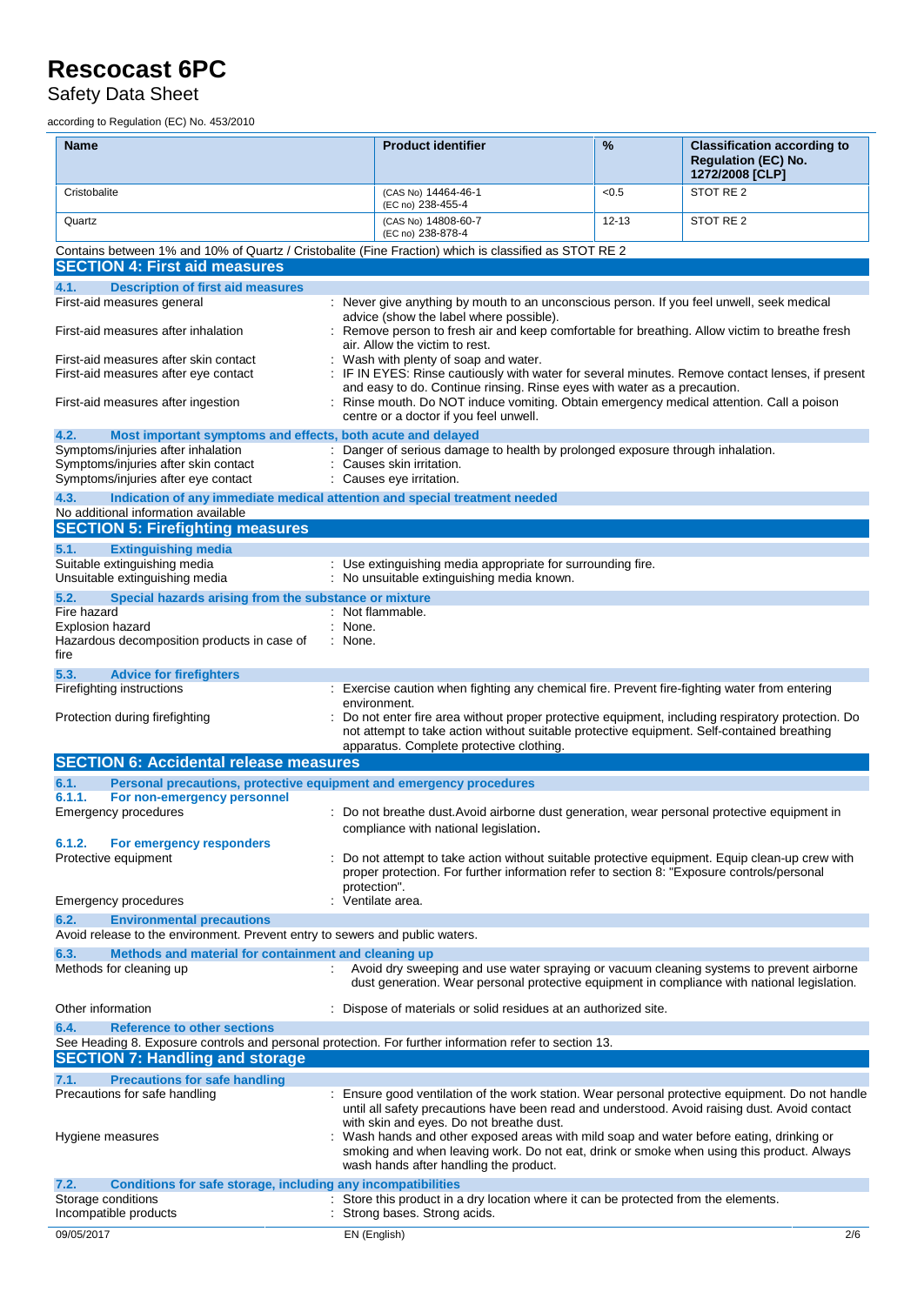Safety Data Sheet

according to Regulation (EC) No. 453/2010

Incompatible materials **incompatible materials incompatible materials incompatible materials** 

**7.3. Specific end use(s)**

If you require advice on specific uses, please contact your supplier or check the Good Practice Guide referred to in section 16.

#### **SECTION 8: Exposure controls/personal protection**

|                                   | فاشتراه المتحاولات والمتحاول والمتحاولات والمتحاول المتحاولات والمتحاولات والمتالية والمتحاولات والمتحاولات والمتحاولات |                                          |
|-----------------------------------|-------------------------------------------------------------------------------------------------------------------------|------------------------------------------|
| 8.1.<br><b>Control parameters</b> |                                                                                                                         |                                          |
| Quartz (14808-60-7)               |                                                                                                                         |                                          |
| Belgium                           | Limit value (mg/m <sup>3</sup> )                                                                                        | $0.1 \text{ mg/m}^3$                     |
| France                            | $VME$ (mg/m <sup>3</sup> )                                                                                              | 0.1A                                     |
| Sweden                            | AFS 2011:18 LLV (mg/m <sup>3</sup> )                                                                                    | mg/m <sup>3</sup> respirable dust<br>0.1 |
| Norway                            | Limit value $(mg/m3)$                                                                                                   | $0.1$ mg/m <sup>3</sup>                  |
| United Kingdom                    | WEL TWA (mg/m <sup>3</sup> )                                                                                            | 0.1R                                     |
| Germany                           | MAK OEL $(mg/m3)$                                                                                                       | Note $(1)$                               |
| Italy                             | ACGIH TLV (mg/m <sup>3</sup> )                                                                                          | $0.05$ mg/m <sup>3</sup>                 |
| Spain                             | ITC Limit Value (mg/m <sup>3</sup> )                                                                                    | $0.1$ mg/m <sup>3</sup>                  |
| <b>Cristobalite (14464-46-1)</b>  |                                                                                                                         |                                          |
| Belgium                           | Limit value (mg/m <sup>3</sup> )                                                                                        | $0.05 \,\mathrm{mg/m^3}$                 |
| France                            | $VME$ (mg/m <sup>3</sup> )                                                                                              | 0.05A                                    |
| Sweden                            | AFS 2011:18 LLV (mg/m <sup>3</sup> )                                                                                    | $0.05$ mg/m <sup>3</sup> respirable dust |
| Norway                            | Limit value $(mg/m^3)$                                                                                                  | $0.05 \,\mathrm{mg/m^3}$                 |
| United Kingdom                    | WEL TWA (mg/m <sup>3</sup> )                                                                                            | 0.1R                                     |
| Germany                           | MAK OEL (mg/m <sup>3</sup> )                                                                                            | Note $(1)$                               |
| Italy                             | ACGIH TLV (mg/m <sup>3</sup> )                                                                                          | $0.05 \,\mathrm{mg/m^3}$                 |
| Spain                             | ITC Limit Value (mg/m <sup>3</sup> )                                                                                    | $0.05 \,\mathrm{mg/m^3}$                 |

Note (1): Germany has no OEL for quartz & cristobalite. Employers are obliged to minimize exposure as much as possible, and to follow certain protective measures.

### **8.2. Exposure controls**

Appropriate engineering controls : Ensure good ventilation of the work station.<br>
Personal protective equipment : Pictogram(s) indicating the obligation of weak

- 
- : Pictogram(s) indicating the obligation of wearing personal protective equipment (PPE).



| Hand protection                 | : Wear protective gloves                                                                  |
|---------------------------------|-------------------------------------------------------------------------------------------|
| Eve protection                  | : Chemical goggles or safety glasses.                                                     |
| Skin and body protection        | : Wear suitable protective clothing                                                       |
| Respiratory protection          | : Wear appropriate mask                                                                   |
| Environmental exposure controls | : Avoid release to the environment.                                                       |
| Other information               | : Do not eat, drink or smoke during use. Avoid Generation of dust when cutting / grinding |
|                                 | installed product.                                                                        |

#### **SECTION 9: Physical and chemical properties 9.1. Information on basic physical and chemical properties** Physical state

| Non flammable<br>: Not Applicable<br>: Not Applicable |                   |
|-------------------------------------------------------|-------------------|
|                                                       |                   |
|                                                       |                   |
| : None                                                |                   |
| : No data available                                   |                   |
| Not applicable<br>Not applicable                      |                   |
| : Not applicable                                      |                   |
| $:$ Not applicable                                    |                   |
| : Not applicable                                      |                   |
| : Not applicable<br>: $>1315^{\circ}$ C               |                   |
| : Not applicable                                      |                   |
| : No data available                                   |                   |
| : Not applicable                                      |                   |
| Earthy Odor.                                          |                   |
| Brown.                                                |                   |
|                                                       | Granular mixture. |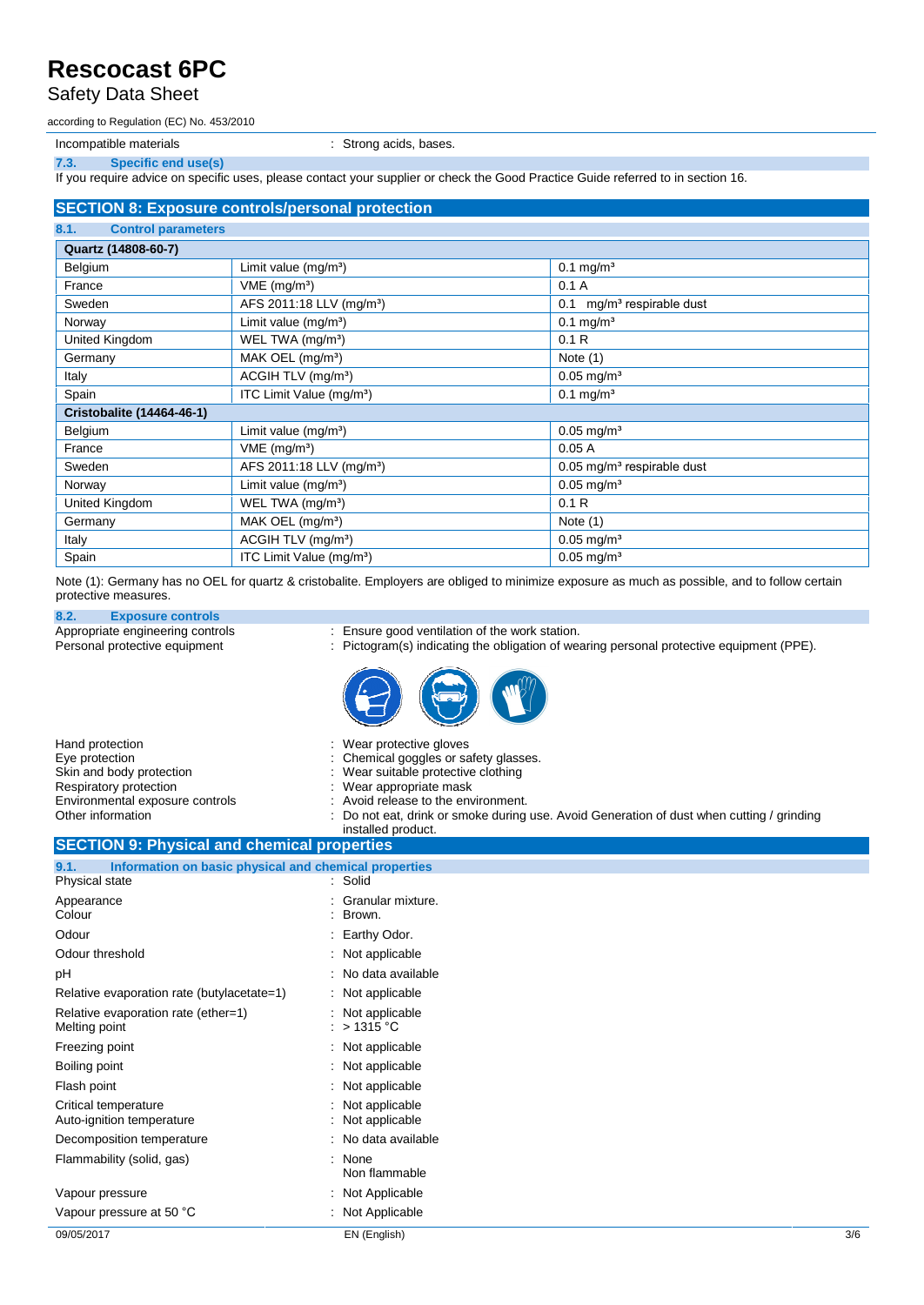### Safety Data Sheet

| according to Regulation (EC) No. 453/2010             |                                         |
|-------------------------------------------------------|-----------------------------------------|
| Critical pressure<br>Relative vapour density at 20 °C | : Not applicable<br>: No data available |
| Relative density                                      | $\therefore$ No data available          |
| Solubility                                            | : Water: Slight                         |
| Log Pow                                               | : No data available                     |
| Viscosity, kinematic                                  | : Not applicable                        |
| Viscosity, dynamic                                    | : Not Applicable                        |
| Explosive properties                                  | : No data available                     |
| Oxidising properties                                  | $\therefore$ No data available          |
| Explosive limits                                      | : Not applicable                        |
|                                                       |                                         |

|                    | 9.2. Other information                       |                                                                                           |
|--------------------|----------------------------------------------|-------------------------------------------------------------------------------------------|
|                    | No additional information available          |                                                                                           |
|                    | <b>SECTION 10: Stability and reactivity</b>  |                                                                                           |
|                    | 10.1. Reactivity                             |                                                                                           |
| Hydraulic setting. |                                              |                                                                                           |
|                    | 10.2. Chemical stability                     |                                                                                           |
| Not established.   |                                              |                                                                                           |
|                    | 10.3. Possibility of hazardous reactions     |                                                                                           |
| Not established.   |                                              |                                                                                           |
|                    | 10.4. Conditions to avoid                    |                                                                                           |
|                    | Avoid dust formation.                        |                                                                                           |
|                    | 10.5. Incompatible materials                 |                                                                                           |
|                    | Strong acids. Strong bases.                  |                                                                                           |
|                    | 10.6. Hazardous decomposition products       |                                                                                           |
| None.              |                                              |                                                                                           |
|                    | <b>SECTION 11: Toxicological information</b> |                                                                                           |
|                    | 11.1. Information on toxicological effects   |                                                                                           |
| Acuto tovicity     |                                              | $\cdot$ Not closeified (Bessed on available data the closeification criteria are not mot) |

| Acute toxicity                                                                 | Not classified (Based on available data, the classification criteria are not met)                                                                                                                                                                                                                                                                                                                                                                                                                                                                                                                                                                                                                                                                                                                                                                                                                                                                                                                                                                                                                                                                                                                                                                                                                                                                                                                                                                                                                                                                                                                                                                                                                                                                                                                                                                                                                           |
|--------------------------------------------------------------------------------|-------------------------------------------------------------------------------------------------------------------------------------------------------------------------------------------------------------------------------------------------------------------------------------------------------------------------------------------------------------------------------------------------------------------------------------------------------------------------------------------------------------------------------------------------------------------------------------------------------------------------------------------------------------------------------------------------------------------------------------------------------------------------------------------------------------------------------------------------------------------------------------------------------------------------------------------------------------------------------------------------------------------------------------------------------------------------------------------------------------------------------------------------------------------------------------------------------------------------------------------------------------------------------------------------------------------------------------------------------------------------------------------------------------------------------------------------------------------------------------------------------------------------------------------------------------------------------------------------------------------------------------------------------------------------------------------------------------------------------------------------------------------------------------------------------------------------------------------------------------------------------------------------------------|
| Skin corrosion/irritation                                                      | : Not classified (Conclusive but not sufficient for classification)<br>Causes skin irritation                                                                                                                                                                                                                                                                                                                                                                                                                                                                                                                                                                                                                                                                                                                                                                                                                                                                                                                                                                                                                                                                                                                                                                                                                                                                                                                                                                                                                                                                                                                                                                                                                                                                                                                                                                                                               |
| Serious eye damage/irritation                                                  | Not classified (Conclusive but not sufficient for classification)<br>Causes eye irritation                                                                                                                                                                                                                                                                                                                                                                                                                                                                                                                                                                                                                                                                                                                                                                                                                                                                                                                                                                                                                                                                                                                                                                                                                                                                                                                                                                                                                                                                                                                                                                                                                                                                                                                                                                                                                  |
| Respiratory or skin sensitisation<br>Germ cell mutagenicity<br>Carcinogenicity | Not classified (Based on available data, the classification criteria are not met)<br>Not classified (Based on available data, the classification criteria are not met)<br>Not classified (Conclusive but not sufficient for classification)<br>May cause cancer by inhalation                                                                                                                                                                                                                                                                                                                                                                                                                                                                                                                                                                                                                                                                                                                                                                                                                                                                                                                                                                                                                                                                                                                                                                                                                                                                                                                                                                                                                                                                                                                                                                                                                               |
| Reproductive toxicity<br>Specific target organ toxicity (single exposure)      | Not classified (Based on available data, the classification criteria are not met)<br>Not classified (Based on available data, the classification criteria are not met)                                                                                                                                                                                                                                                                                                                                                                                                                                                                                                                                                                                                                                                                                                                                                                                                                                                                                                                                                                                                                                                                                                                                                                                                                                                                                                                                                                                                                                                                                                                                                                                                                                                                                                                                      |
| Specific target organ toxicity (repeated<br>exposure)                          | : This Product contains Quartz & Cristobalite (Fine Fraction) as an impurity. Generated dust<br>Is classified as STOT RE2 according to criteria defined in Regulation EC 1272/2008                                                                                                                                                                                                                                                                                                                                                                                                                                                                                                                                                                                                                                                                                                                                                                                                                                                                                                                                                                                                                                                                                                                                                                                                                                                                                                                                                                                                                                                                                                                                                                                                                                                                                                                          |
| Aspiration hazard                                                              | : Not classified (Based on available data, the classification criteria are not met)                                                                                                                                                                                                                                                                                                                                                                                                                                                                                                                                                                                                                                                                                                                                                                                                                                                                                                                                                                                                                                                                                                                                                                                                                                                                                                                                                                                                                                                                                                                                                                                                                                                                                                                                                                                                                         |
| Potential adverse human health effects and<br>symptoms                         | Prolonged and/or massive exposure to respirable crystalline silica-containing dust may cause<br>silicosis, a nodular pulmonary fibrosis caused by deposition in the lungs of fine respirable<br>particles of crystalline silica.<br>In 1997, IARC (the International Agency for Research on Cancer) concluded that crystalline<br>silica inhaled from occupational sources can cause lung cancer in humans (human carcinogen<br>category 1). However it pointed out that not all industrial circumstances, nor all crystalline silica<br>types, were to be incriminated. (IARC Monographs on the evaluation of the carcinogenic risks<br>of chemicals to humans, Silica, silicates dust and organic fibres, 1997, Vol. 68, IARC, Lyon,<br>France.)<br>In 2009, in the Monographs 100 series, IARC confirmed its classification of Silica Dust,<br>Crystalline, in the form of Quartz and Cristobalite (IARC Monographs, Volume 100C, 2012).<br>n June 2003, SCOEL (the EU Scientific Committee on Occupational Exposure Limits)<br>concluded that the main effect in humans of the inhalation of respirable crystalline silica dust is<br>silicosis. "There is sufficient information to conclude that the relative risk of lung cancer is<br>increased in persons with silicosis (and, apparently, not in employees without silicosis exposed<br>to silica dust in quarries and in the ceramic industry). Therefore preventing the onset of silicosis<br>will also reduce the cancer risk" (SCOEL SUM Doc 94-final, June 2003).<br>So there is a body of evidence supporting the fact that increased cancer risk would be limited to<br>people already suffering from silicosis. Worker protection against silicosis should be assured by<br>respecting the existing regulatory occupational exposure limits and implementing additional risk<br>management measures where required (see section 16 below) |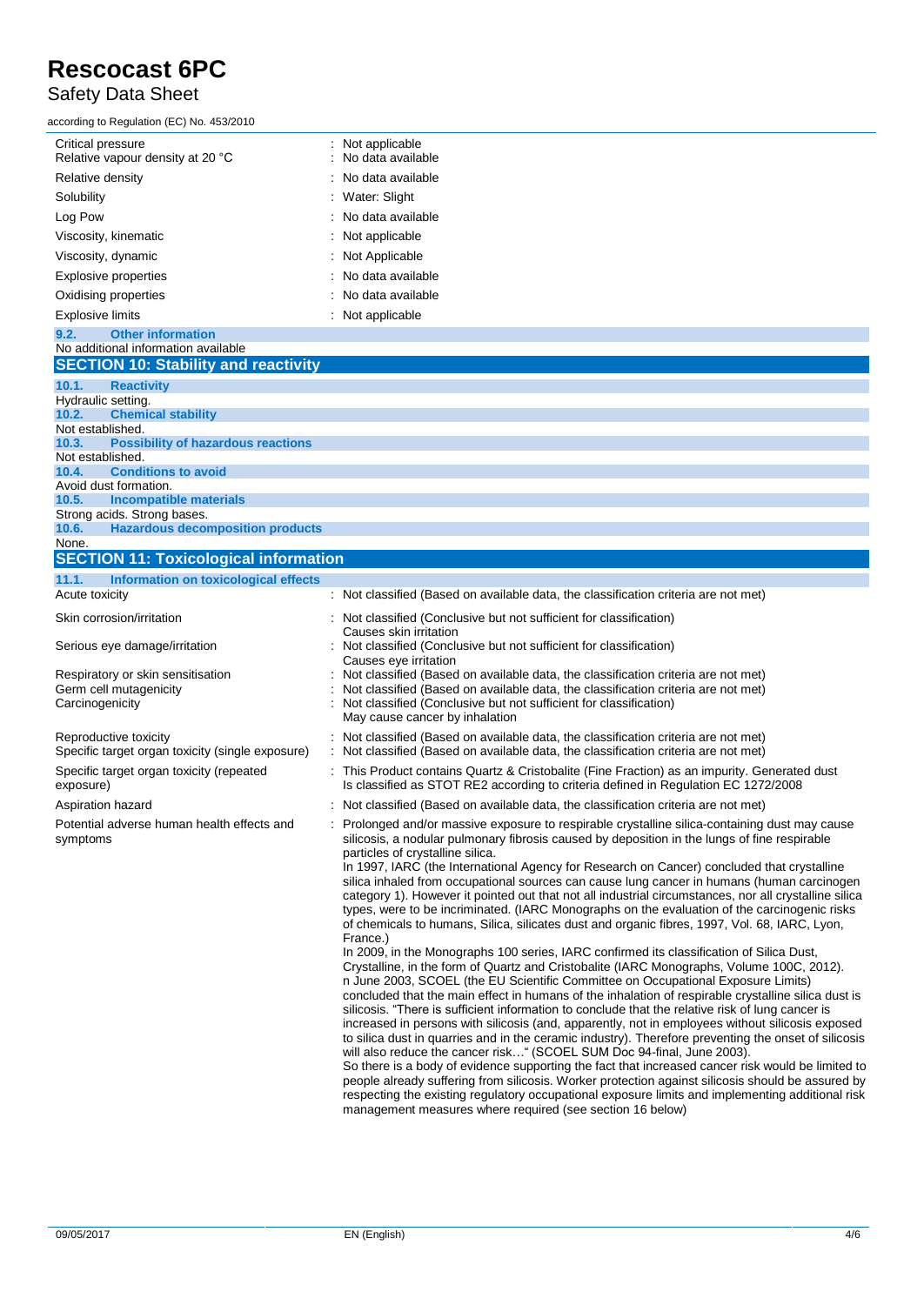Safety Data Sheet

according to Regulation (EC) No. 453/2010

| <b>SECTION 12: Ecological information</b>                                    |                                                                                                                           |
|------------------------------------------------------------------------------|---------------------------------------------------------------------------------------------------------------------------|
| 12.1.<br><b>Toxicity</b>                                                     |                                                                                                                           |
| Ecology - general                                                            | : The product is not considered harmful to aquatic organisms or to cause long-term adverse<br>effects in the environment. |
| <b>Persistence and degradability</b><br>12.2.                                |                                                                                                                           |
| <b>Rescocast 6PC (Mixture)</b>                                               |                                                                                                                           |
| Persistence and degradability                                                | Not established.                                                                                                          |
| Quartz (14808-60-7)                                                          |                                                                                                                           |
| Persistence and degradability                                                | Biodegradability: not applicable.                                                                                         |
| Biochemical oxygen demand (BOD)                                              | Not applicable                                                                                                            |
| Chemical oxygen demand (COD)                                                 | Not applicable                                                                                                            |
| ThOD<br>BOD (% of ThOD)                                                      | Not applicable                                                                                                            |
| Cristobalite (14464-46-1)                                                    | Not applicable                                                                                                            |
| Persistence and degradability                                                | Biodegradability: not applicable.                                                                                         |
| Biochemical oxygen demand (BOD)                                              | Not applicable                                                                                                            |
| Chemical oxygen demand (COD)                                                 | Not applicable                                                                                                            |
| <b>ThOD</b>                                                                  | Not applicable                                                                                                            |
| BOD (% of ThOD)                                                              | Not applicable                                                                                                            |
| 12.3.<br><b>Bioaccumulative potential</b>                                    |                                                                                                                           |
| <b>Rescocast 6PC (Mixture)</b>                                               |                                                                                                                           |
| Bioaccumulative potential                                                    | Not established.                                                                                                          |
| Quartz (14808-60-7)                                                          |                                                                                                                           |
| Log Pow                                                                      | Not applicable                                                                                                            |
| Bioaccumulative potential                                                    | No bioaccumulation data available.                                                                                        |
| Cristobalite (14464-46-1)                                                    |                                                                                                                           |
| Log Pow                                                                      | Not applicable                                                                                                            |
| Bioaccumulative potential                                                    | No bioaccumulation data available.                                                                                        |
| <b>Mobility in soil</b><br>12.4.                                             |                                                                                                                           |
| No additional information available                                          |                                                                                                                           |
| 12.5.<br><b>Results of PBT and vPvB assessment</b>                           |                                                                                                                           |
| No additional information available<br><b>Other adverse effects</b><br>12.6. |                                                                                                                           |
| Additional information                                                       | : Avoid release to the environment                                                                                        |
| <b>SECTION 13: Disposal considerations</b>                                   |                                                                                                                           |
| 13.1.<br><b>Waste treatment methods</b>                                      |                                                                                                                           |
| Waste disposal recommendations<br>Ecology - waste materials                  | : Dispose in a safe manner in accordance with local/national regulations.<br>: Avoid release to the environment.          |
| <b>SECTION 14: Transport information</b>                                     |                                                                                                                           |
| In accordance with ADR / RID / IMDG / IATA / ADN                             |                                                                                                                           |
| 14.1.<br><b>UN number</b>                                                    |                                                                                                                           |
| Not regulated for transport                                                  |                                                                                                                           |
| 14.2.<br><b>UN proper shipping name</b>                                      |                                                                                                                           |
| Proper Shipping Name (ADR)                                                   | : Not applicable                                                                                                          |
| Proper Shipping Name (IMDG)<br>Proper Shipping Name (IATA)                   | Not applicable<br>Not applicable                                                                                          |
| Proper Shipping Name (ADN)                                                   | Not applicable                                                                                                            |
| Proper Shipping Name (RID)                                                   | Not applicable                                                                                                            |
| 14.3.<br><b>Transport hazard class(es)</b>                                   |                                                                                                                           |
| <b>ADR</b><br>Transport hazard class(es) (ADR)<br><b>IMDG</b>                | : Not applicable                                                                                                          |
| Transport hazard class(es) (IMDG)<br><b>IATA</b>                             | : Not applicable                                                                                                          |
| Transport hazard class(es) (IATA)<br><b>ADN</b>                              | : Not applicable                                                                                                          |
| Transport hazard class(es) (ADN)<br><b>RID</b>                               | : Not applicable                                                                                                          |
| Transport hazard class(es) (RID)                                             | : Not applicable                                                                                                          |
| 14.4.<br><b>Packing group</b>                                                |                                                                                                                           |
| Packing group (ADR)<br>Packing group (IMDG)                                  | Not applicable<br>Not applicable                                                                                          |
| Packing group (IATA)                                                         | Not applicable                                                                                                            |
|                                                                              |                                                                                                                           |
| Packing group (ADN)<br>Packing group (RID)                                   | Not applicable<br>Not applicable                                                                                          |